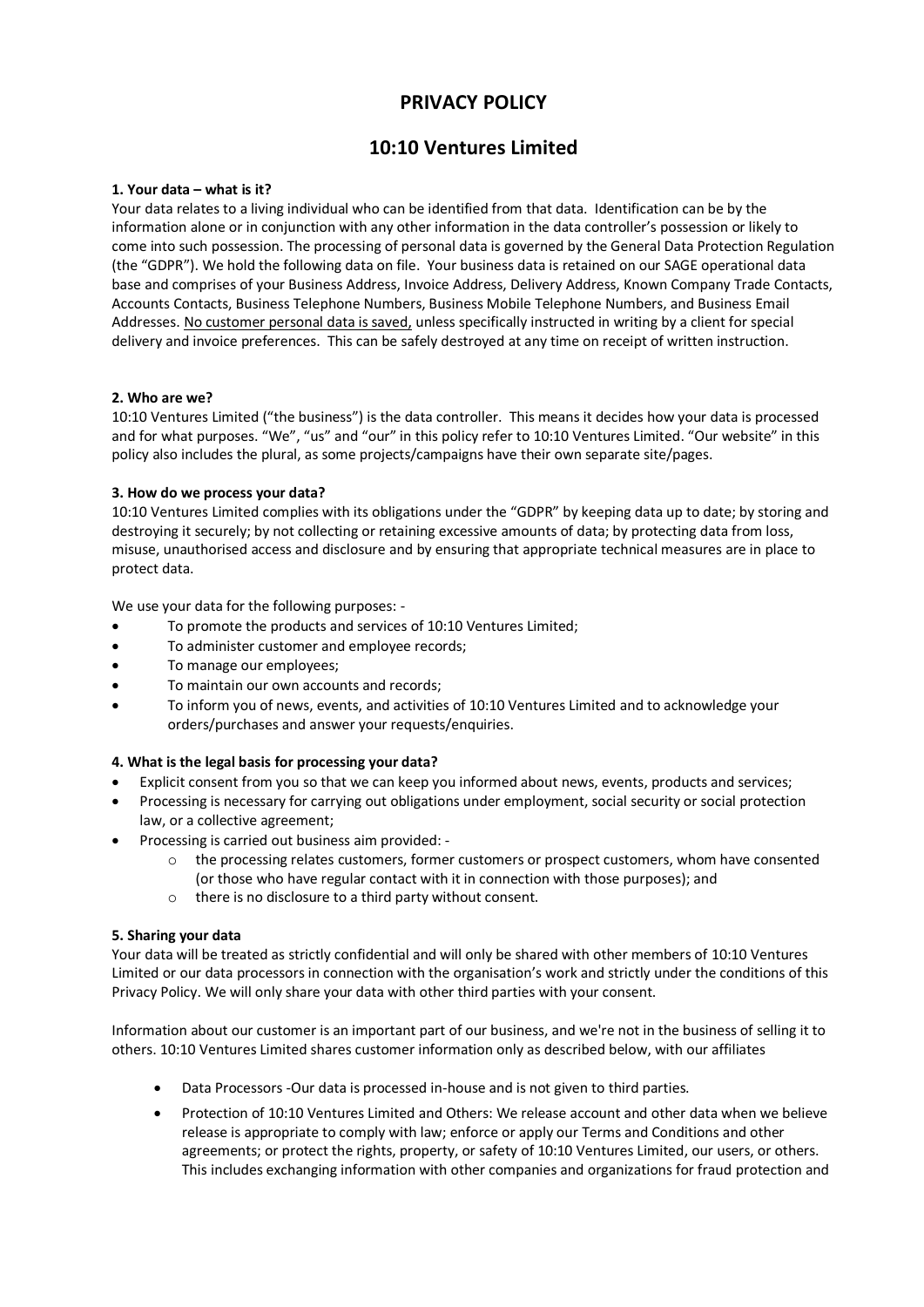credit-risk reduction. Obviously, however, this does not include selling, renting, sharing, or otherwise disclosing personally identifiable information from Customers for commercial purposes in violation of the commitments set forth in this Privacy Policy.

• With Your Consent: Other than as set out above, you'll receive notice when information about you might go to third parties, and you'll have an opportunity to choose not to share the information.

### **Please note:**

It's important for you to protect against unauthorized access to your password and your computer. Be sure to sign off when you've finished using a shared computer.

Whenever we transfer data to countries outside of the European Economic Area in the course of sharing information as set out above, we will ensure that the information is transferred in accordance with this Privacy Policy and as permitted by the applicable laws on data protection.

## **6. Use of Cookies**

10:10 Ventures Limited website uses cookies to better the users experience while visiting the website. Where applicable our website uses a cookie control system allowing the user on their first visit to the website to allow or disallow the use of cookies on their computer / device. This complies with recent legislation requirements for websites to obtain explicit consent from users before leaving behind or reading files such as cookies on a user's computer / device.

Cookies are small files saved to the user's computer's hard drive that track, save and store information about the user's interactions and usage of the website. This allows the website, through its server to provide the users with a tailored experience within the website. Users are advised that if they wish to deny the use and saving of cookies from our website on to their computer's hard drive they should take necessary steps within their web browser's security settings to block all cookies from our website and its external serving vendors.

Our website uses tracking software to monitor its visitors to better understand how they use it. This software is provided by Google Analytics through 1&1 website server which uses cookies to track visitor usage. The software will save a cookie to your computer's hard drive in order to track and monitor your engagement and usage of the website, but will not store, save or collect your data. You can read Google's privacy policy here for further information [http://www.google.com/privacy.html ].

Other cookies may be stored to your computer's hard drive by external vendors when this website uses referral programs, sponsored links or adverts. Such cookies are used for conversion and referral tracking and typically expire after 30 days, though some may take longer. No personal information is stored, saved or collected.

#### **7. How long do we keep your data?**

We keep data only as long as it's required or remains of use. You can ask us to withdraw or remove your data at anytime.

#### **8. Your rights and your data**

Users contacting our website and/or 10:10 Ventures Limited do so at their own discretion and provide any such data requested at their own risk. Unless subject to an exemption under the GDPR, you have the following rights with respect to your data, A response must be given within 30 days: -

- The right to request a copy of your data which 10:10 Ventures Limited holds about you;
- The right to request that 10:10 Ventures Limited corrects any data if it is found to be inaccurate or out of date;
- The right to request your data is erased where it is no longer necessary for 10:10 Ventures Limited to retain such data;
- The right to withdraw your consent to the processing at any time
- The right to request that the data controller provide you with a copy of your data and where possible, to transmit that data directly to another data controller, (known as the right to data portability), (where applicable) [*Only applies where the processing is based on consent or is necessary for the performance of a contract with the data subject and in either case the data controller processes the data by automated means*].
- The right, where there is a dispute in relation to the accuracy or processing of your data, to request a restriction is placed on further processing;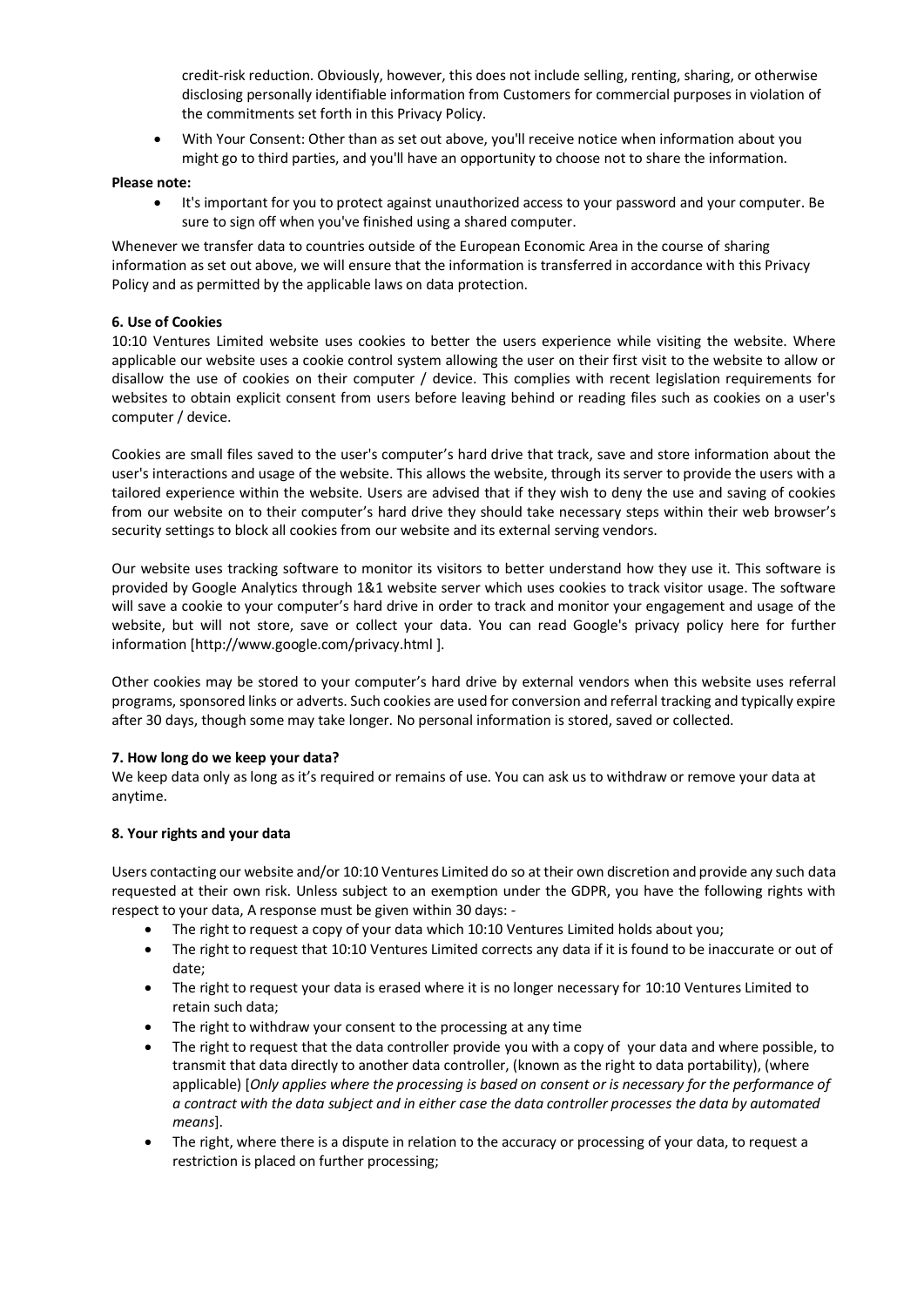- The right to object to the processing of data, (where applicable) [*Only applies where processing is based on legitimate interests (or the performance of a task in the public interest/exercise of official authority); direct marketing and processing for the purposes of scientific/historical research and statistics*]
- The right to lodge a complaint with the Information Commissioners Office.

Please note, however, that we reserve the right to request evidence of identity before responding to a request for information, to avoid disclosing data to a fraudulent enquirer who may be seeking information about you.

#### **9. Email Newsletter**

We operate an email newsletter program, used to inform subscribers about products, services, news and events. Users can subscribe through using a form on our website contact us page, should they wish to do so but this is at their own discretion. You will receive email newsletters as part of being a customer of KOBOLD Instruments where it is established there is 'legitimate interest' in contacting you. Some subscriptions may be manually processed through prior written agreement with the user.

Subscriptions are taken in compliance with UK Spam Laws detailed in the Privacy and Electronic Communications Regulations 2003. All data relating to subscriptions are held securely and in accordance with the Data Protection Act 1998. No data are passed on to third parties nor shared with companies / people outside of the company that operates our website.

Under the General Data Protection Regulations, you may request a copy of the data held about you by our email newsletter program. If you would like a copy of the information held on you please write to the business address at the bottom of this policy.

Email marketing campaigns may contain tracking facilities within the actual email. Subscriber activity is tracked and stored in a database for future analysis and evaluation. Such tracked activity may include (but not restricted to): the opening of emails, forwarding of emails, the clicking of links within the email content, times, dates and frequency of activity. This information is used to refine future email campaigns and supply the user with more relevant content based around their activity. In compliance with UK Spam Laws and the Privacy and Electronic Communications Regulations 2003 subscribers are given the opportunity to un-subscribe at any time through an automated system. This process is detailed at the footer of each email campaign. If an automated un-subscription system is unavailable clear instructions on how to un-subscribe will be detailed instead.

#### **10. External Links**

Although our website sets out to include only quality, safe and relevant external links, users are advised adopt a policy of caution before clicking any external web links mentioned throughout our website. (External links are clickable text / banner / image links to other websites). We cannot guarantee or verify the contents of any externally linked website despite our best efforts. Users should therefore note that they click on external links at their own risk and we cannot be held liable for any damages or implications caused by visiting any external links mentioned.

#### **11. Adverts and Sponsored Links**

Our website may contain sponsored links and adverts. These will typically be served through our advertising partners, who may have detailed privacy policies relating directly to the adverts they serve. Clicking on any such adverts will send you to the advertiser's website through a referral program which may use cookies and will track the number of referrals sent from our website. This may include the use of cookies which may in turn be saved on your computer's hard drive. Users should therefore note they click on sponsored external links at their own risk and we cannot be held liable for any damages or implications caused by visiting any external links mentioned.

#### **12. Social Media Platforms**

Communication, engagement and actions taken through external social media platforms such as; LinkedIn are used by 10:10 Ventures Limited on are subject to the terms and conditions as well as the privacy policies held with each social media platform respectively.

Users of this associated media are advised to use social media platforms wisely and communicate / engage upon them with due care and caution in regard to their own privacy and data.. We will never ask for personal or sensitive information through social media platforms and encourage users wishing to discuss sensitive details to contact us through primary communication channels such as by telephone or email. Our website may use social sharing buttons which help share web content directly from web pages to the social media platform in question.